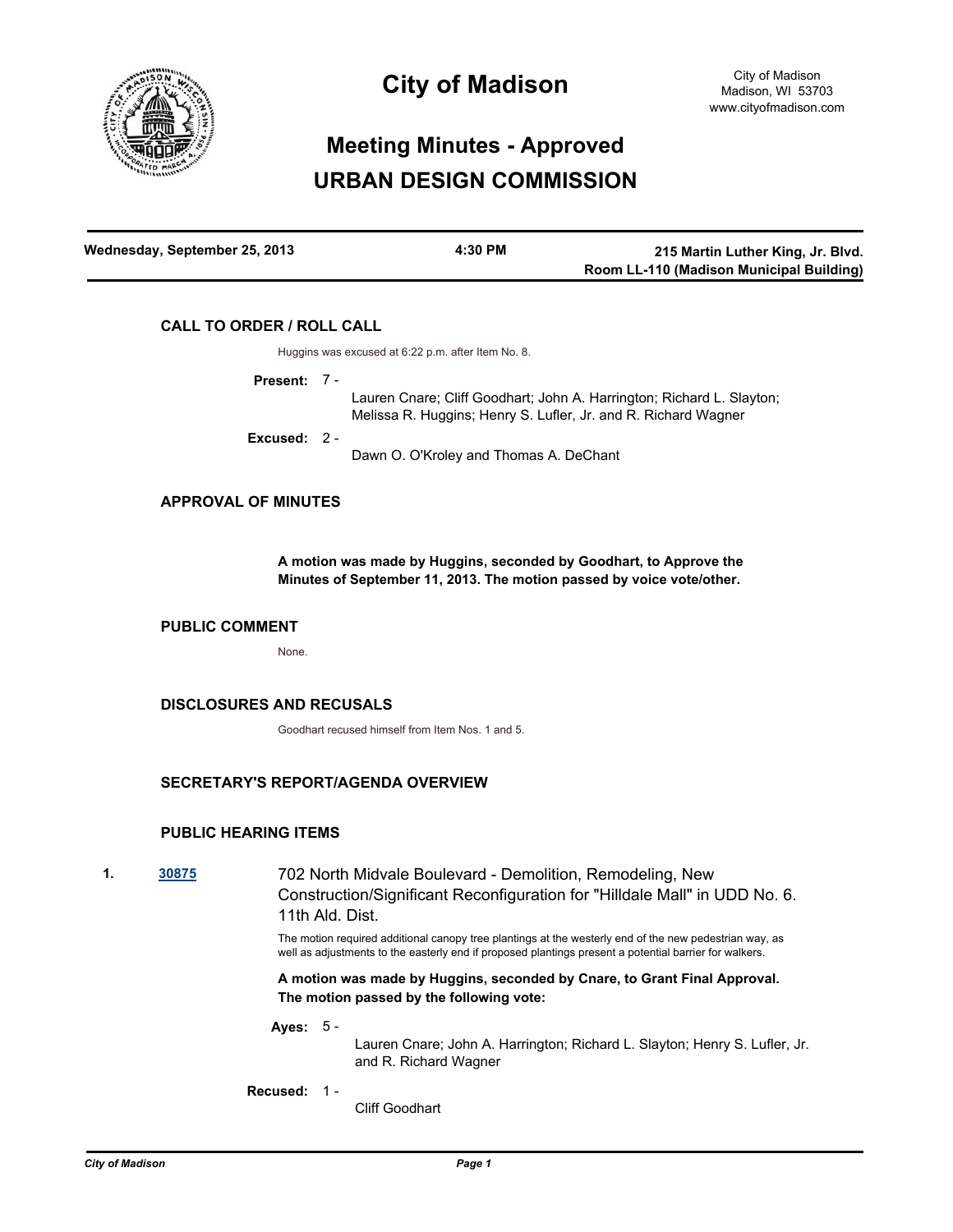#### **Excused:** 3 -

Dawn O. O'Kroley; Melissa R. Huggins and Thomas A. DeChant

**2. [31342](http://madison.legistar.com/gateway.aspx?m=l&id=/matter.aspx?key=34307)** 1414 South Park Street - New Construction in UDD No. 7, "Meriter Hospital Physical Therapy Clinic." 13th Ald. Dist.

> The motion to Refer was based on unreadable plans. The Commission also noted a desire to see what is happening with the area beyond the project and how it will relate to this site.

**This Miscellaneous was Refer to the URBAN DESIGN COMMISSION**

**3. [31344](http://madison.legistar.com/gateway.aspx?m=l&id=/matter.aspx?key=34309)** 3101 North Sherman Avenue - Comprehensive Design Review - Ground Sign Changes to Electronic Pricing for a "Mobil" Gas Station. 12th Ald. Dist.

This item was approved as a consent item, noting that all applicable standards have been met.

**A motion was made by Cnare, seconded by Slayton, to Grant Final Approval. The motion passed by voice vote/other.**

**4. [31501](http://madison.legistar.com/gateway.aspx?m=l&id=/matter.aspx?key=34481)** 4634 East Washington Avenue - Comprehensive Design Review, Amendment to an Existing Sign Package for a Temporary Ground Sign. 17th Ald. Dist.

This item was approved as a consent item, noting that all applicable standards have been met.

#### **A motion was made by Cnare, seconded by Slayton, to Grant Final Approval. The motion passed by voice vote/other.**

### **UNFINISHED BUSINESS**

**5. [05835](http://madison.legistar.com/gateway.aspx?m=l&id=/matter.aspx?key=6838)** 4000 International Lane - Public Project - Dane County Regional Airport Parking Structure Addition. 12th Ald. Dist.

This item was approved as a consent item, noting that all applicable standards have been met. Goodhart recused himself on this item.

#### **A motion was made by Cnare, seconded by Slayton, to Grant Final Approval. The motion passed by the following vote:**

#### **Ayes:** 5 -

Lauren Cnare; John A. Harrington; Richard L. Slayton; Melissa R. Huggins and Henry S. Lufler, Jr.

**Recused:** 1 -

Cliff Goodhart

**Excused:** 2 -

Dawn O. O'Kroley and Thomas A. DeChant

**Non Voting:** 1 -

R. Richard Wagner

# **ROLL CALL**

**Present:** 6 -

Lauren Cnare; John A. Harrington; Richard L. Slayton; Melissa R. Huggins; Henry S. Lufler, Jr. and R. Richard Wagner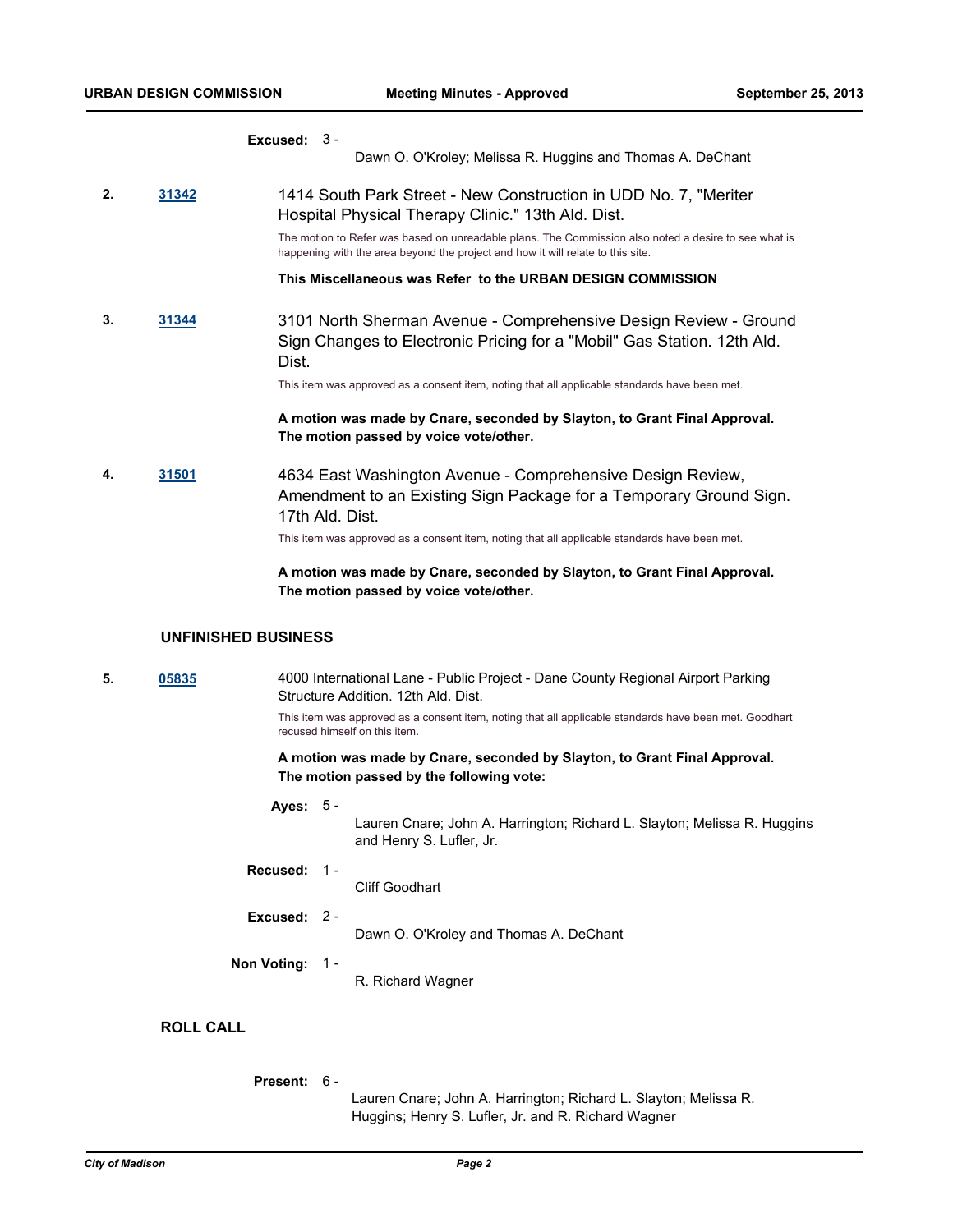#### **Excused:** 3 -

Dawn O. O'Kroley; Cliff Goodhart and Thomas A. DeChant

**6. [31655](http://madison.legistar.com/gateway.aspx?m=l&id=/matter.aspx?key=34652)** 4550 Verona Road - Amendment to an Existing Comprehensive Design Review, Relocated Ground Sign. 10th Ald. Dist. The motion provided that if any landscaping plantings are proposed, no understory trees (Crabapple) shall be used.

> **A motion was made by Cnare, seconded by Huggins, to Grant Final Approval. The motion passed by voice vote/other.**

# **ROLL CALL**

| 7. | 30983               | Present:<br>Excused: 2 -                                                                                                                                          | - 7 -<br>Lauren Cnare; Cliff Goodhart; John A. Harrington; Richard L. Slayton;<br>Melissa R. Huggins; Henry S. Lufler, Jr. and R. Richard Wagner<br>Dawn O. O'Kroley and Thomas A. DeChant<br>105-113 South Mills Street - Demolition and Construction of a New<br>4-Story, 74-Unit Apartment Complex. 13th Ald. Dist. |
|----|---------------------|-------------------------------------------------------------------------------------------------------------------------------------------------------------------|------------------------------------------------------------------------------------------------------------------------------------------------------------------------------------------------------------------------------------------------------------------------------------------------------------------------|
|    |                     |                                                                                                                                                                   | A motion was made by Cnare, seconded by Goodhart, to Grant Final Approval.<br>The motion passed by voice vote/other.                                                                                                                                                                                                   |
|    | <b>NEW BUSINESS</b> |                                                                                                                                                                   |                                                                                                                                                                                                                                                                                                                        |
| 8. | 31651               | 722 Williamson Street - PD for Construction of a New Mixed-Use<br>Development Containing 220 Apartments, 6,000 Square Feet of<br>Commercial Space. 6th Ald. Dist. |                                                                                                                                                                                                                                                                                                                        |
|    |                     |                                                                                                                                                                   | The Urban Design Commission Received an Informational Presentation                                                                                                                                                                                                                                                     |
|    | <b>ROLL CALL</b>    |                                                                                                                                                                   |                                                                                                                                                                                                                                                                                                                        |
|    |                     | Present: 6 -                                                                                                                                                      | Lauren Cnare; Cliff Goodhart; John A. Harrington; Richard L. Slayton;<br>Henry S. Lufler, Jr. and R. Richard Wagner                                                                                                                                                                                                    |
|    |                     | Excused: $3 -$                                                                                                                                                    | Dawn O. O'Kroley; Melissa R. Huggins and Thomas A. DeChant                                                                                                                                                                                                                                                             |
| 9. | 31652               | Dist.                                                                                                                                                             | 5851 Gemini Drive - PD-SIP for a Mixed-Use Building Containing 75<br>Residential Units and 2,000 Square Feet of Commercial Space. 3rd Ald.                                                                                                                                                                             |

**The Urban Design Commission Received an Informational Presentation**